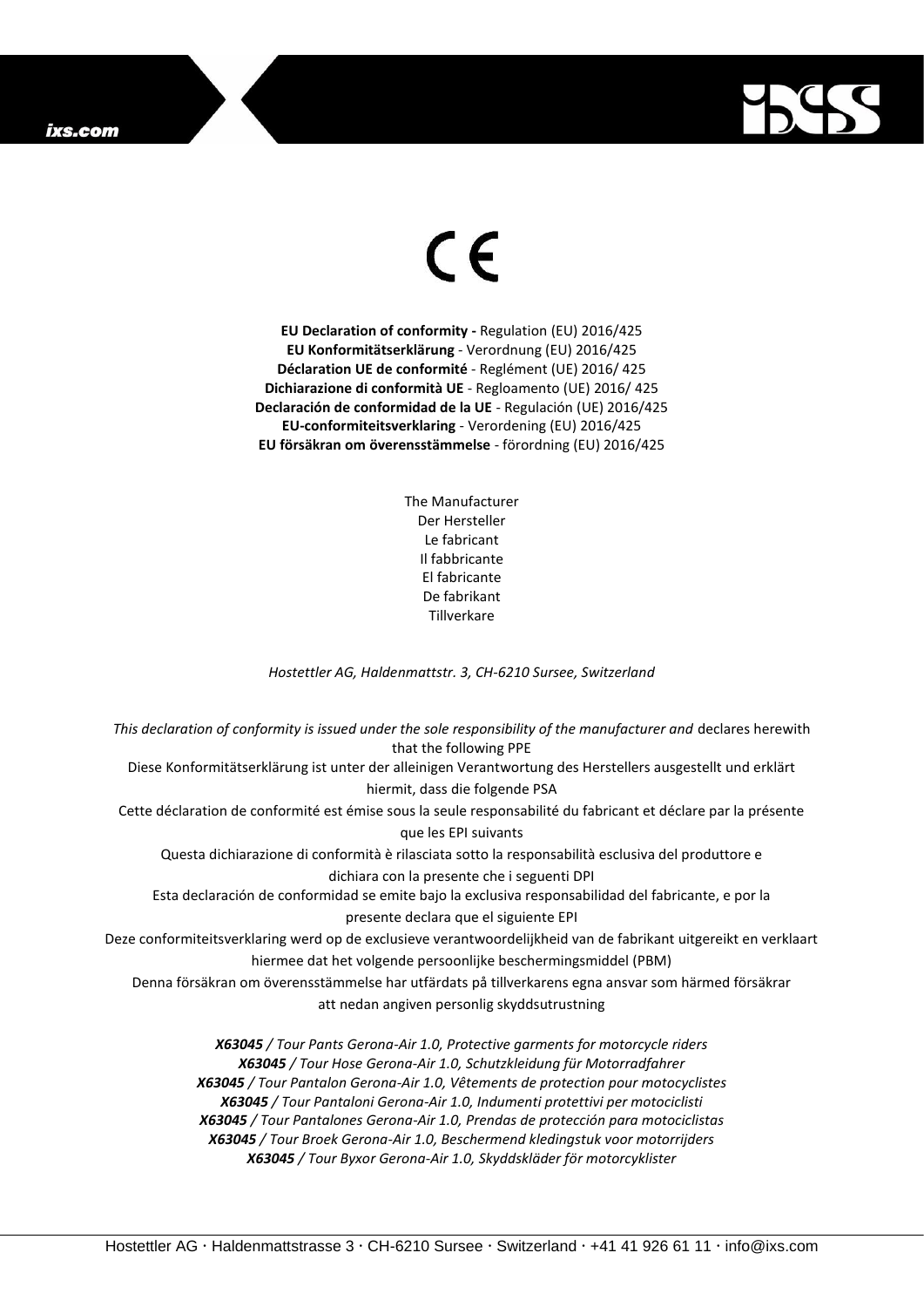



has undergone the EU-type examination conformity assessment procedure (module B) performed by the Notified Body, IDIADA AUTOMOTIVE TECHNOLOGY, S.A. (OC.0164), P. I. L'ALBORNAR, E-43710 Santa Olivia (Tarragona – Spain), which has issued the EU Type Examination Certificate No. MT21090057.

and is compliant with the following Standard: EN 17092-3:2020 (AA)

## das EU-Baumusterprüfungs-Konformitätsbewertungsverfahren durchlaufen hat (Modul B), durchgeführt von der benannten Stelle, IDIADA AUTOMOTIVE TECHNOLOGY, S.A. (OC.0164), P. I. L'ALBORNAR, E-43710 Santa Olivia (Tarragona – Spanien), die die EU-Baumusterprüfbescheinigung Nr. MT21090057 ausgestellt hat.

und entspricht der folgenden Norm: EN 17092-3:2020 (AA)

a subi la procédure d'évaluation de la conformité pour l'examen de type UE (module B) réalisée par l'organisme notifié, IDIADA AUTOMOTIVE TECHNOLOGY, S.A. (OC.0164), P. I. L'ALBORNAR, E-43710 Santa Olivia (Tarragona – Espagne), qui a délivré le certificat d'examen de type UE n°. MT21090057

Et est conforme à la norme suivante: EN 17092-3:2020 (AA)

è stato sottoposto alla procedura di valutazione della conformità dell'esame UE del tipo (modulo B) eseguita dall'organismo notificato, IDIADA AUTOMOTIVE TECHNOLOGY, S.A. (OC.0164), P. I. L'ALBORNAR, E-43710 Santa Olivia (Tarragona – Spagna), che ha rilasciato il certificato di esame UE del tipo n. MT21090057.

Ed è conforme alla seguente norma: EN 17092-3:2020 (AA)

ha sido sometido al procedimiento de evaluación de conformidad del examen de tipo UE (módulo B) realizado por el organismo notificado, IDIADA AUTOMOTIVE TECHNOLOGY, S.A. (OC.0164), P. I. L'ALBORNAR, E-43710 Santa Olivia (Tarragona – España), que ha emitido el certificado de examen UE de tipo no. MT21090057.

Y cumple con el siguiente estándar: EN 17092-3:2020 (AA)

de EG-typekeuring-conformiteitsbeoordelingsprocedure doorlopen (module B) heeft,uitgevoerd door de aangemelde instantie IDIADA AUTOMOTIVE TECHNOLOGY, S.A. (OC.0164), P. I. L'ALBORNAR, E-43710 Santa Olivia (Tarragona – Spanje) die het certificaat van EG-typeonderzoek nr. MT21090057 afgegeven heeft,

en voldoet aan de volgende norm: EN 17092-3:2020 (AA)